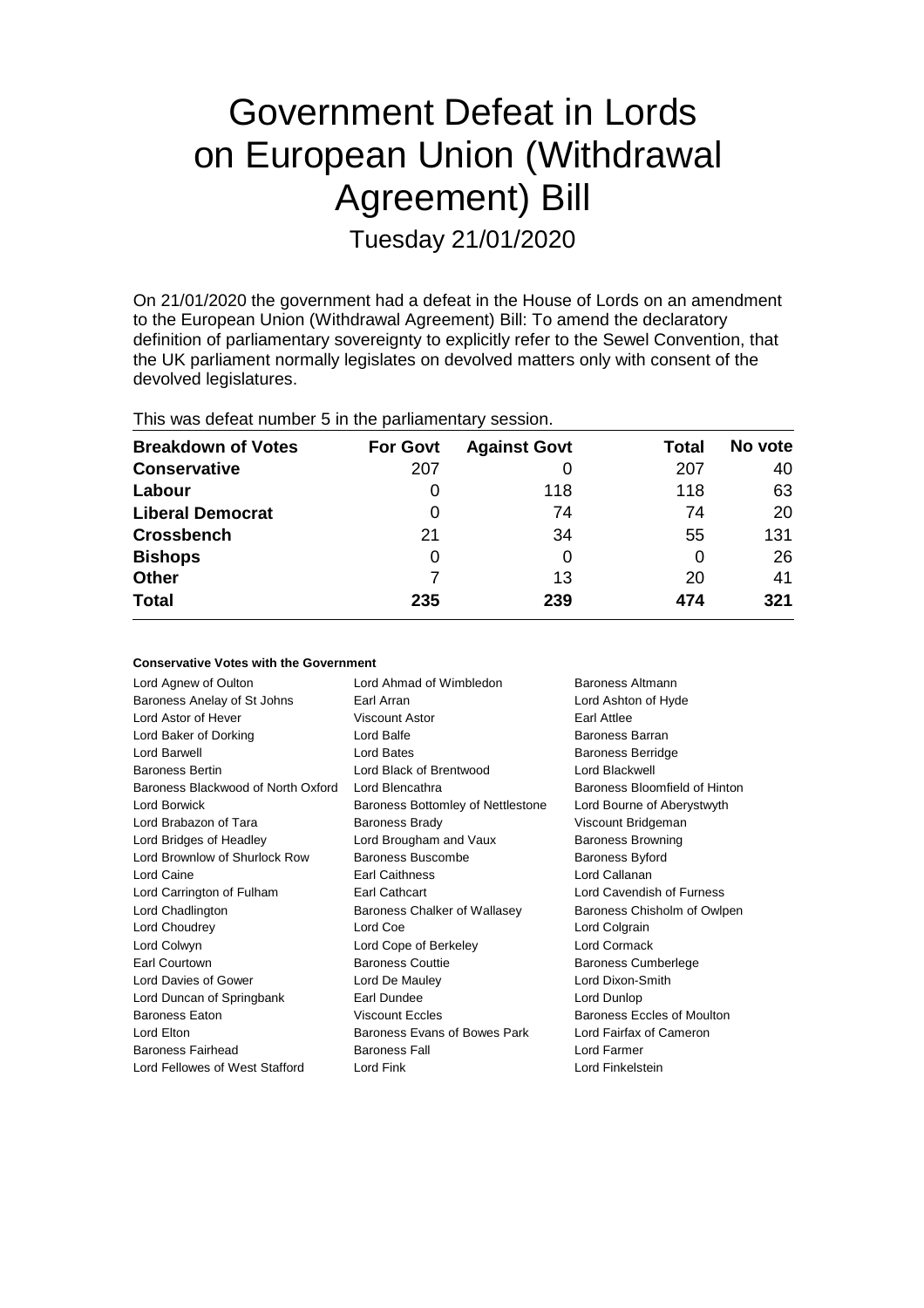Baroness Finn **Baroness Fookes** Exercise Contess Fookes Lord Forsyth of Drumlean<br>
Baroness Fookes Lord Forsyth Corriedanth<br>
Lord Freeman Lord Framlingham **Lord Fraser of Corriegarth** Lord Gardiner of Kimble Lord Garnier Lord Geddes Lord Gilbert of Panteg Lord Glenarthur Lord Glendonbrook Lord Gold Baroness Goldie Lord Goldsmith of Richmond Park Lord Goodlad Viscount Goschen Lord Grade of Yarmouth Lord Griffiths of Fforestfach Lord Hague of Richmond Lord Hamilton of Epsom Baroness Harding of Winscombe Lord Harris of Peckham Lord Haselhurst **Lord Hayward Communist Communist Baroness Helic Communist Communist Communist Communist Communist Communist Co** Lord Hill of Oareford Lord Hodgson of Astley Abbotts Baroness Hooper Lord Horam **Lord Howard of Rising** Earl Howe Lord Howell of Guildford Lord Hunt of Wirral Lord James of Blackheath Baroness Jenkin of Kennington Lord Keen of Elie Lord King of Bridgwater<br>
Lord Kirkham Lord Kirkhope of Harrogate Lord Lamont of Lerwick Lord Lansley Lord Leigh of Hurley Lord Lexden Lord Lilley Earl Lindsay Lord Lingfield Earl Liverpool Lord Livingston of Parkhead Marquess of Lothian Lord Lucas Lord Mackay of Clashfern Lord Magan of Castletown Lord Mancroft Baroness Manzoor Lord Marland Lord Marlesford **Lord McColl of Dulwich** Baroness McGregor-Smith Lord McInnes of Kilwinning **Baroness Meyer** Baroness Mone Duke of Montrose Baroness Morgan of Cotes Baroness Morris of Bolton Lord Moynihan Lord Naseby Lord Nash Baroness Neville-Jones **Baroness Neville-Rolfe** Baroness Newlove Baroness Nicholson of Winterbourne Baroness Noakes Lord Northbrook Lord Norton of Louth Lord O'Shaughnessy Baroness O'Cathain Lord Parkinson of Whitley Bay **Lord Patten** Baroness Penn Lord Pickles Baroness Pidding Lord Popat Lord Porter of Spalding Lord Rana Lord Ranger Baroness Rawlings **Baroness Redfern** Lord Reay **Baroness Redfern** Lord Renfrew of Kaimsthorn **Lord Ribeiro** Communisty Construction Viscount Ridley **Lord Risby Communist Communist Lord Robathan Communist Communist Communist Communist Communist Communist Communist Communist Communist Communist Communist Communist Communist Communist Communist Communist Communist Commun** Lord Rotherwick Lord Ryder of Wensum Lord Saatchi Baroness Sanderson of Welton Lord Sassoon<br>
Baroness Scott of Bybrook Baroness Seccombe<br>
Lord Selkirk of Douglas Baroness Scott of Bybrook Baroness Seccombe Baroness Shackleton of Belgravia Lord Sherbourne of Didsbury Baroness Shields Lord Shinkwin Earl Shrewsbury Lord Smith of Hindhead Baroness Stedman-Scott Lord Strathclyde Caroness Stroud<br>Baroness Sugg Caroness Stroud Lord Taylor of Holbeach Lord Trefgarne Viscount Trenchard Lord Trimble Lord True Lord Tugendhat **Communist Communist Communist Communist Communist Communist Communist Communist Communist Communist Communist Communist Communist Communist Communist Communist Communist Communist Communist Communist Commun** Baroness Verma Lord Vinson Lord Wakeham Baroness Warsi Lord Wasserman Lord Wei Lord Whitby Baroness Wilcox Lord Willetts Baroness Williams of Trafford Lord Wolfson of Aspley Guise Baroness Wyld Lord Young of Cookham Lord Young of Graffham Viscount Younger of Leckie

Lord Kirkhope of Harrogate Lord Lamont of Lerwick Lord Taylor of Holbeach Lord Trefgarne

#### **Conservative Votes against the Government**

#### **Labour Votes with the Government**

#### **Labour Votes against the Government**

Baroness Adams of Craigielea Lord Adonis Lord Allen of Kensington Lord Alli **Lord Anderson of Swansea** Baroness Andrews Baroness Bakewell Lord Bassam of Brighton Lord Beecham Lord Berkeley **Baroness Billingham** Baroness Blower Lord Blunkett **Lord Boateng** Lord Boateng **Lord Bradley**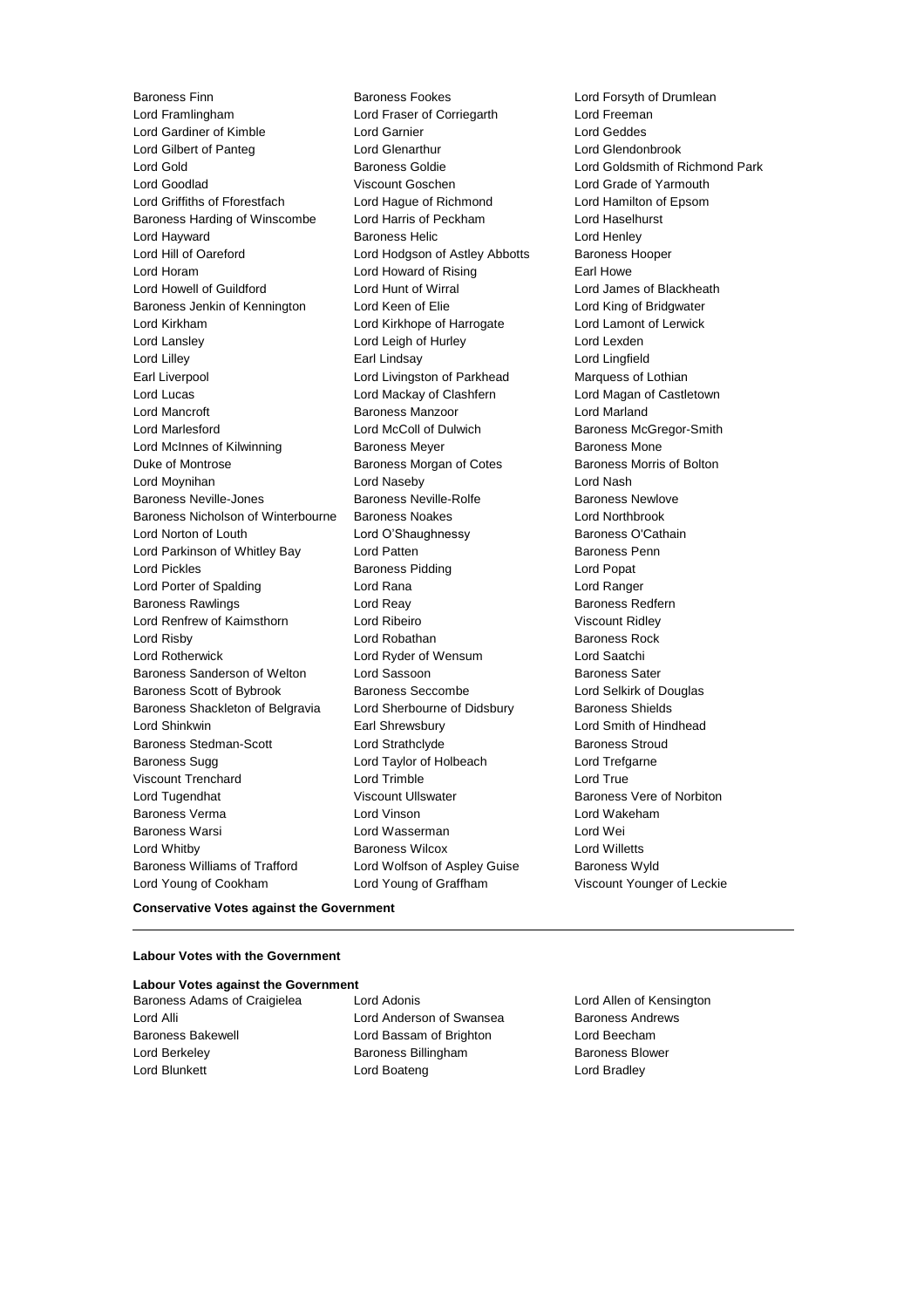Lord Brookman **Lord Browne of Ladyton** Baroness Bryan of Partick Lord Campbell-Savours Baroness Chakrabarti Viscount Chandos Lord Clark of Windermere Lord Clarke of Hampstead Lord Collins of Highbury Baroness Corston Baroness Crawley Lord Davidson of Glen Clova Lord Davies of Oldham Baroness Donaghy Baroness Davies Davies Drake Lord Dubs Lord Elder Lord Evans of Watford Lord Faulkner of Worcester Lord Filkin Lord Foulkes of Cumnock **Baroness Gale Baroness Golding Lord Giddens Baroness Golding Baroness Golding** Lord Goldsmith Baroness Goudie Lord Griffiths of Burry Port Lord Hain Viscount Hanworth Lord Harris of Haringey Lord Haworth **Baroness Hayter of Kentish Town** Baroness Healy of Primrose Hill Lord Hendy Baroness Henig Lord Hollick Lord Howarth of Newport Lord Hoyle Lord Hughes of Woodside Lord Hunt of Chesterton **Lord Hunt of Kings Heath** Baroness Jay of Paddington Lord Jones **Baroness Jones of Whitchurch** Lord Judd Lord Kennedy of Southwark Baroness Kennedy of Cradley Baroness Kingsmill Lord Lennie Baroness Liddell of Coatdyke Lord Liddle Lord Lipsey **Baroness Lister of Burtersett** Lord Livermore Lord MacKenzie of Culkein **Baroness Massey of Darwen** Lord Maxton Lord McAvoy **Lord McConnell of Glenscorrodale** Baroness McDonagh Baroness McIntosh of Hudnall Lord McKenzie of Luton Lord McNicol of West Kilbride Lord Morgan **Lord Morris of Aberavon** Baroness Morris of Yardley Lord Morris of Handsworth **Lord Murphy of Torfaen** Baroness Nye Baroness Osamor **Example 2** Lord Pendry **Constrainers** Baroness Pitkeathley Baroness Prosser Baroness Quin Baroness Rebuck Lord Reid of Cardowan **Lord Robertson of Port Ellen** Lord Rosser<br>
Baroness Rovall of Blaisdon Lord Sawver **Lord Robert Baroness Sherlock** Baroness Royall of Blaisdon Lord Sawyer Viscount Simon Baroness Smith of Basildon Baroness Smith of Gilmorehill Lord Snape **Lord Soley Lord Soley Baroness Taylor of Bolton** Baroness Thornton **Lord Touhig** Lord Tunnicliffe Baroness Warwick of Undercliffe Lord Watson of Invergowrie Lord West of Spithead Baroness Wheeler **Baroness Whitaker Baroness Whitaker Lord Whitty** Baroness Wilcox of Newport Lord Wills Lord Wood of Anfield Baroness Young of Old Scone

Lord Bragg Lord Brennan Lord Brooke of Alverthorpe

#### **Liberal Democrat Votes with the Government**

#### **Liberal Democrat Votes against the Government**

| Lord Addington                                | Lord Allan of Hallam               | Lord Alliance                       |
|-----------------------------------------------|------------------------------------|-------------------------------------|
| Baroness Bakewell of Hardington<br>Mandeville | <b>Baroness Barker</b>             | Lord Beith                          |
| Baroness Benjamin                             | Baroness Bonham-Carter of Yarnbury | Baroness Bowles of Berkhamsted      |
| Lord Bradshaw                                 | <b>Baroness Brinton</b>            | Lord Bruce of Bennachie             |
| <b>Baroness Burt of Solihull</b>              | Lord Campbell of Pittenweem        | Lord Chidgey                        |
| Lord Clement-Jones                            | Lord Cotter                        | Lord Dholakia                       |
| <b>Baroness Doocey</b>                        | Baroness Featherstone              | Lord Foster of Bath                 |
| Lord Fox                                      | Baroness Garden of Frognal         | Earl Glasgow                        |
| Lord Goddard of Stockport                     | Lord Greaves                       | Baroness Grender                    |
| Baroness Hamwee                               | Baroness Humphreys                 | Lord Hussain                        |
| <b>Baroness Hussein-Ece</b>                   | Baroness Janke                     | <b>Baroness Jolly</b>               |
| Baroness Kramer                               | <b>Baroness Ludford</b>            | Baroness Maddock                    |
| Lord Marks of Henley-on-Thames                | Lord McNally                       | Baroness Miller of Chilthorne Domer |
| Baroness Northover                            | Lord Oates                         | Lord Paddick                        |
| Lord Palmer of Childs Hill                    | <b>Baroness Parminter</b>          | <b>Baroness Pinnock</b>             |
| <b>Baroness Randerson</b>                     | Lord Rennard                       | Lord Roberts of Llandudno           |
| Lord Rodgers of Quarry Bank                   | Baroness Scott of Needham Market   | Lord Scriven                        |
|                                               |                                    |                                     |